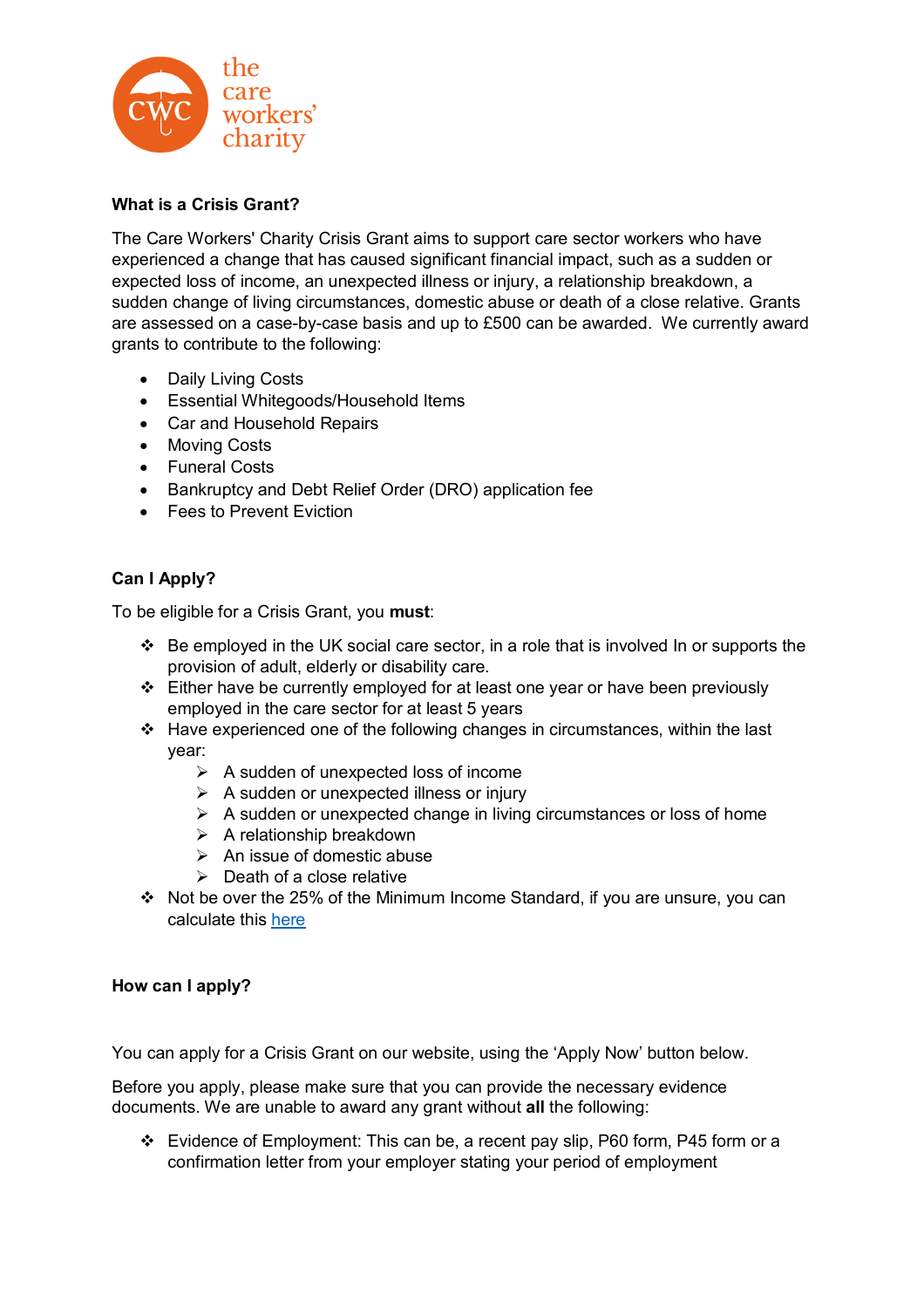

- A Letter of Support: This letter must be addressed to the Care Workers Charity and should confirm the circumstance of why you are claiming a grant and the difference that the grant would make. The person writing the letter must be a professional, such as your manager at work, Citizens Advice Bureau officer, doctor, debt advisor or housing support worker.
- A Recent Bank Statement: This needs to show your account name, sort code and account number.
- $\cdot \cdot$  If applying for a funeral cost grant, then we require an invoice that shows the costs of the funeral.

If you can provide the following documents, it could make your application for a grant stronger:

- Medical confirmation of illness/injury
- $\div$  Repair costs quotes and invoices
- Proof of eviction proceedings
- New tenancy agreements and removal quotes (if applying for a moving costs grant)
- $\div$  Letter from a domestic violence support organization

#### **The Process**

We aim to give all applicants an outcome of their grant within **14 working days**. However, this can vary depending on whether we have received the correct evidence documents. Please see an outline of our process below:

- 1. An application is submitted via the application form on the Care Workers Charity website.
- 2. A member of the Care Workers Charity Grants team will look over the application, to make sure that you meet the eligibility criteria and that the correct evidence documents have been provided.
- 3. If the application is eligible and the correct evidence documents have been provided, then another member of the team will have a look over your application and score the application using a matrix. This will suggest a grant amount that the applicant should receive.
- 4. A final check is carried out, to ensure that the evidence documents are eligible. If everything looks in order, then the application will be approved.
- 5. Once an application is approved, the applicant will be informed, and the payment will be disbursed into the bank details provided. The payment can take up to 5 working days to appear in the account.